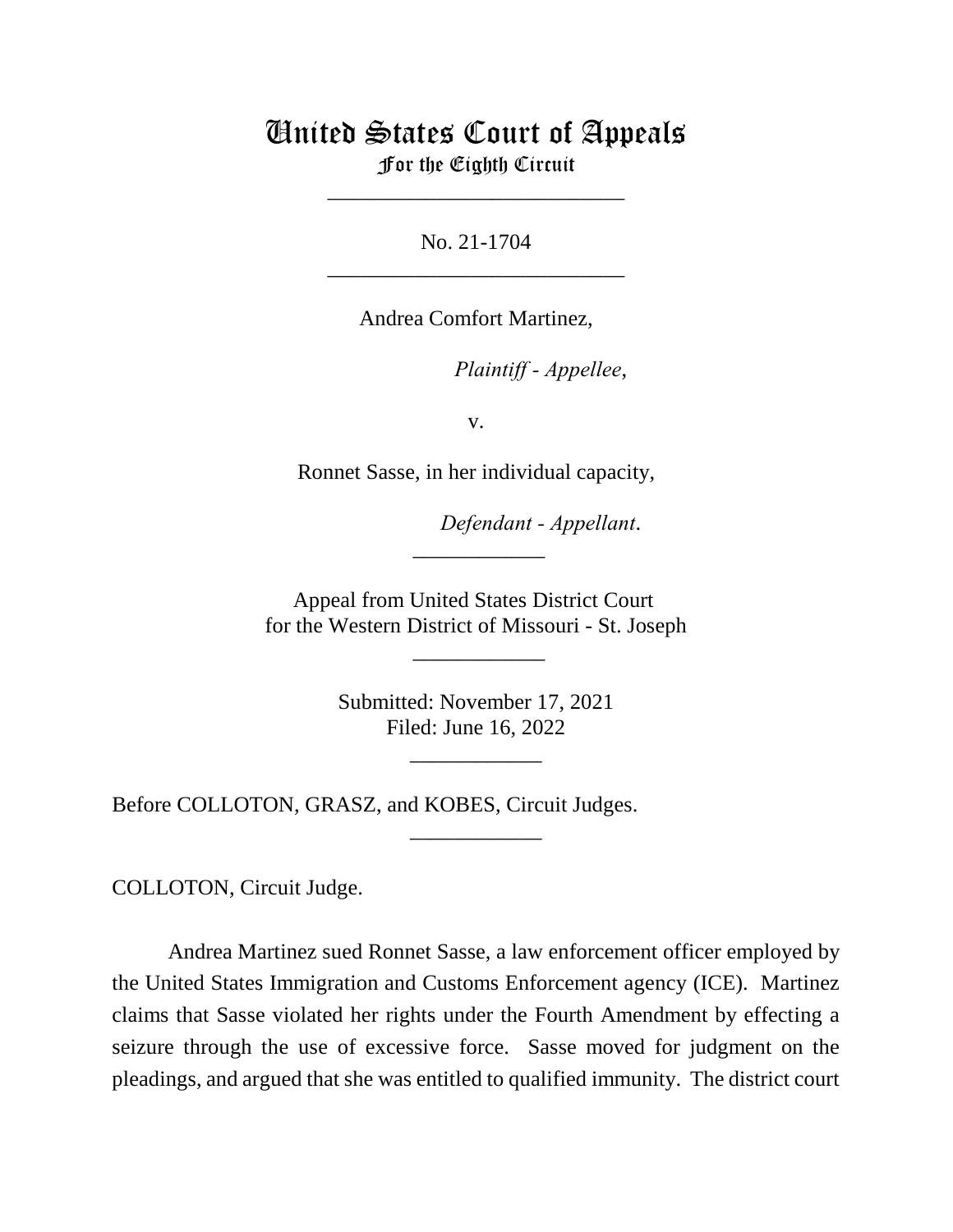denied the motion, reasoning that Martinez's allegations stated a claim for the violation of a clearly established right. We respectfully disagree, and therefore reverse the order.

I.

According to the complaint, which we accept as true at this procedural juncture, Martinez is an attorney who was representing a woman, Kenia Bautista-Mayorga, and her young son, N.B.M., in immigration proceedings. After Bautista-Mayorga was arrested during a traffic stop, N.B.M. moved to live with Bautista-Mayorga's domestic partner, Luis Alfredo Diaz Inestroza, in Texas.

In June 2018, as Bautista-Mayorga's removal from the United States appeared imminent, Martinez spoke with ICE officials to coordinate reuniting N.B.M. with his mother for deportation. ICE officials told Martinez to bring the boy to an ICE facility parking lot at 3:30 a.m. on June 26, 2018. The officials said that the mother would be waiting in an ICE van to take the child.

At the appointed time, Martinez, Diaz Inestroza, and the child arrived in the parking lot of the ICE facility. A Netflix film crew accompanied the Martinez group to produce a documentary about the family's experience. There was no ICE van in the parking lot. At about 3:40 a.m., Sasse called Martinez and told her that Diaz Inestroza and N.B.M. must come inside the facility to reunite the boy with his mother. Martinez responded that they preferred to remain outside.

Just after the phone call, Sasse and another ICE officer, Everett Chase, turned on the lights in the ICE facility and stood outside near the entrance. Martinez left Diaz Inestroza and N.B.M. at her car and approached the officers to ask about reuniting the boy with his mother. Chase and Sasse informed Martinez that Diaz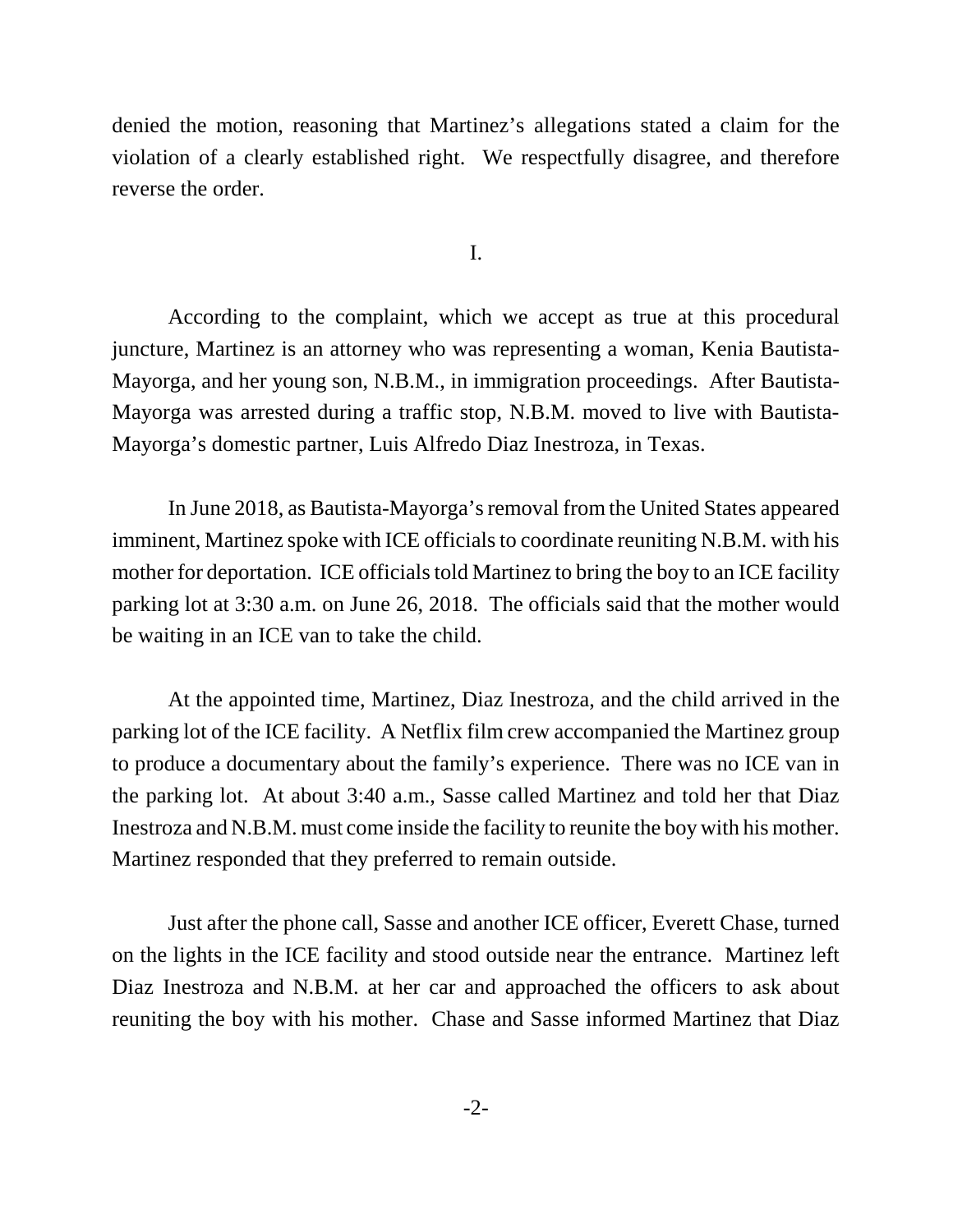Inestroza and the boy would have to come inside the facility. Martinez walked back to her car and began to tell Diaz Inestroza what she had learned.

Chase followed Martinez to her car and stood nearby as Martinez spoke to Diaz Inestroza. Chase then interrupted Martinez, grabbed Diaz Inestroza's arm, and walked him toward the entrance of the ICE facility. Diaz Inestroza was carrying the boy in his arms. Martinez asked Chase to let Diaz Inestroza depart and allow her to take N.B.M. into the building. Chase ignored her and continued to walk Diaz Inestroza and the boy toward the facility.

Sasse was holding open the front door of the facility. Chase pushed Diaz Inestroza and N.B.M. into the facility and walked in behind them. Martinez tried to follow Chase into the building. The complaint alleges that without warning, Chase purposefully backed into Martinez to prevent her from entering the facility. Sasse and Chase then allegedly pushed Martinez back and locked the doors to the facility. As a result of the push, Martinez fell and suffered a fractured right foot, a concussion, lacerations, bleeding, and torn pants. Seconds later, Chase reappeared, unlocked the doors, and instructed Martinez to enter the facility.

Martinez sued Sasse, alleging that the officer used excessive force to seize Martinez, in violation of the Fourth Amendment. *See Bivens v. Six Unknown Named Agents of Fed. Bureau of Narcotics*, 403 U.S. 388, 389 (1971). Sasse moved for judgment on the pleadings based on qualified immunity. The district court denied the motion, reasoning that it was clearly established at the time of the incident that under the allegations in the complaint, Sasse had violated Martinez's rights under the Fourth Amendment by using excessive force. Sasse appeals, and we have jurisdiction to consider her interlocutory appeal of the district court's denial of qualified immunity. *Mitchell v. Forsyth*, 472 U.S. 511, 530 (1985). We review the district court's decision *de novo*.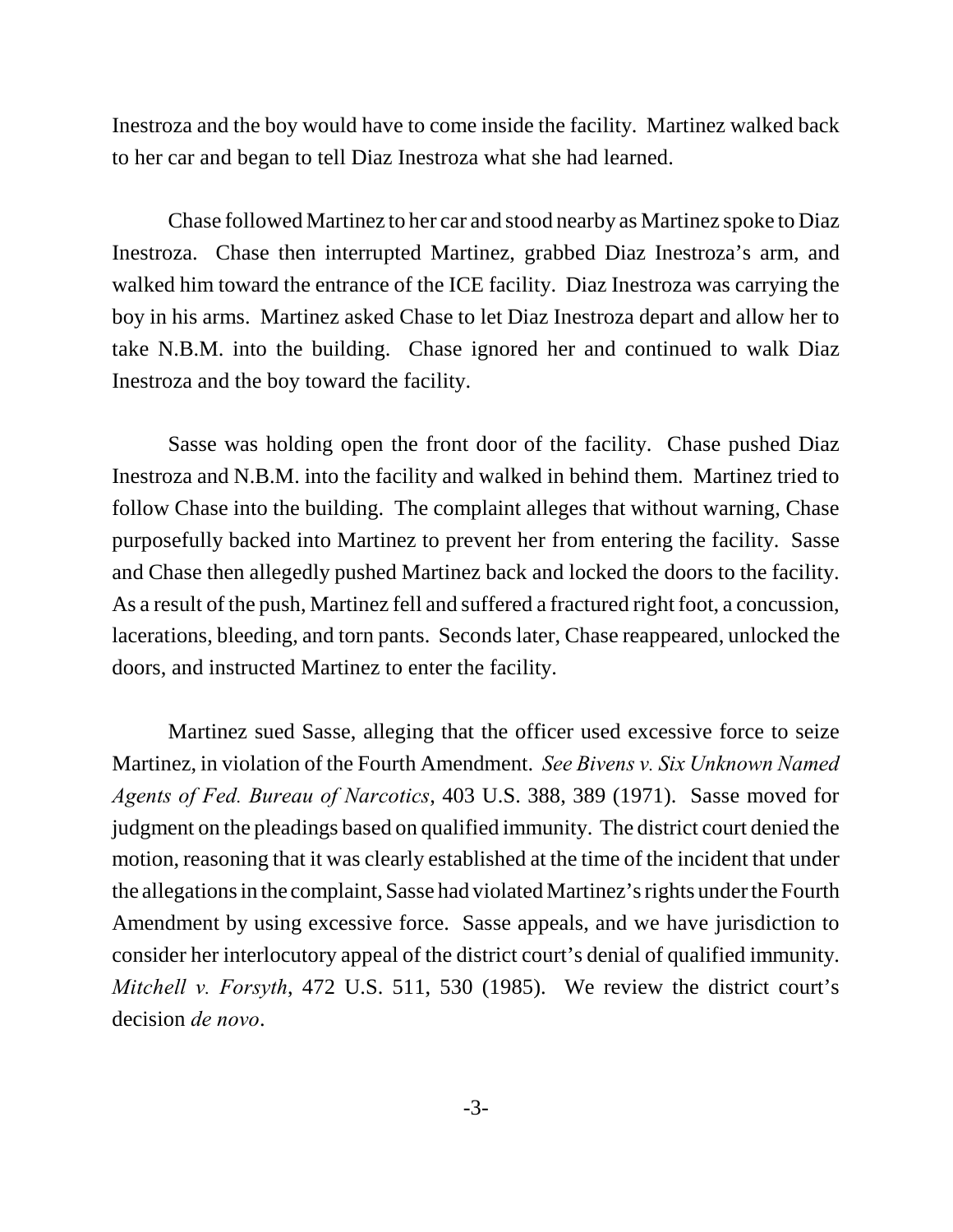A public official like Sasse may assert qualified immunity as a defense to a claim in a civil rights action. To overcome the defense in this case, Martinez must show that Sasse violated a constitutional right, and that the unlawfulness of her conduct was clearly established at the time. *District of Columbia v. Wesby*, 138 S. Ct. 577, 589 (2018); *see Pearson v. Callahan*, 555 U.S. 223, 238 n.1 (2009); *Harlow v. Fitzgerald*, 457 U.S. 800, 818 & n.30 (1982). For a right to be "clearly established," the law must be "sufficiently clear" at the time of the officer's conduct "that every reasonable official would understand that what [s]he is doing is unlawful." *Wesby*, 138 S. Ct. at 589 (internal quotation omitted). Clearly established law must not be defined at a "high level of generality"; rather, the "violative nature of particular conduct" must be clearly established. *Ashcroft v. al-Kidd*, 563 U.S. 731, 742 (2011).

Although the claim here alleges use of excessive force, the parties dispute the threshold question whether Sasse seized Martinez at all within the meaning of the Fourth Amendment. Martinez argues that Sasse effected a seizure when she pushed Martinez to the ground before locking the doors to the ICE facility. Sasse maintains, however, that when an officer's use of force is designed only to repel a person from entering a facility, there is no seizure. On that view, Martinez may have a tort claim against Sasse for assault or battery if the officer used unjustified force, but Sasse did not violate the Fourth Amendment.

As of June 2018, the Supreme Court had explained that a seizure occurs "when the officer, by means of physical force or show of authority, has in some way restrained the liberty of a citizen." *Terry v. Ohio*, 392 U.S. 1, 19 n.16 (1968). Sasse maintains that her alleged push of Martinez did not "restrain" the lawyer, but served instead to "repel" her from entering the federal facility. She cites *Meggs v. City of Berkeley*, 246 F. App'x 402 (9th Cir. 2007), which involved the use of force by officers who had formed a "skirmish line" around a fire that was set by protestors on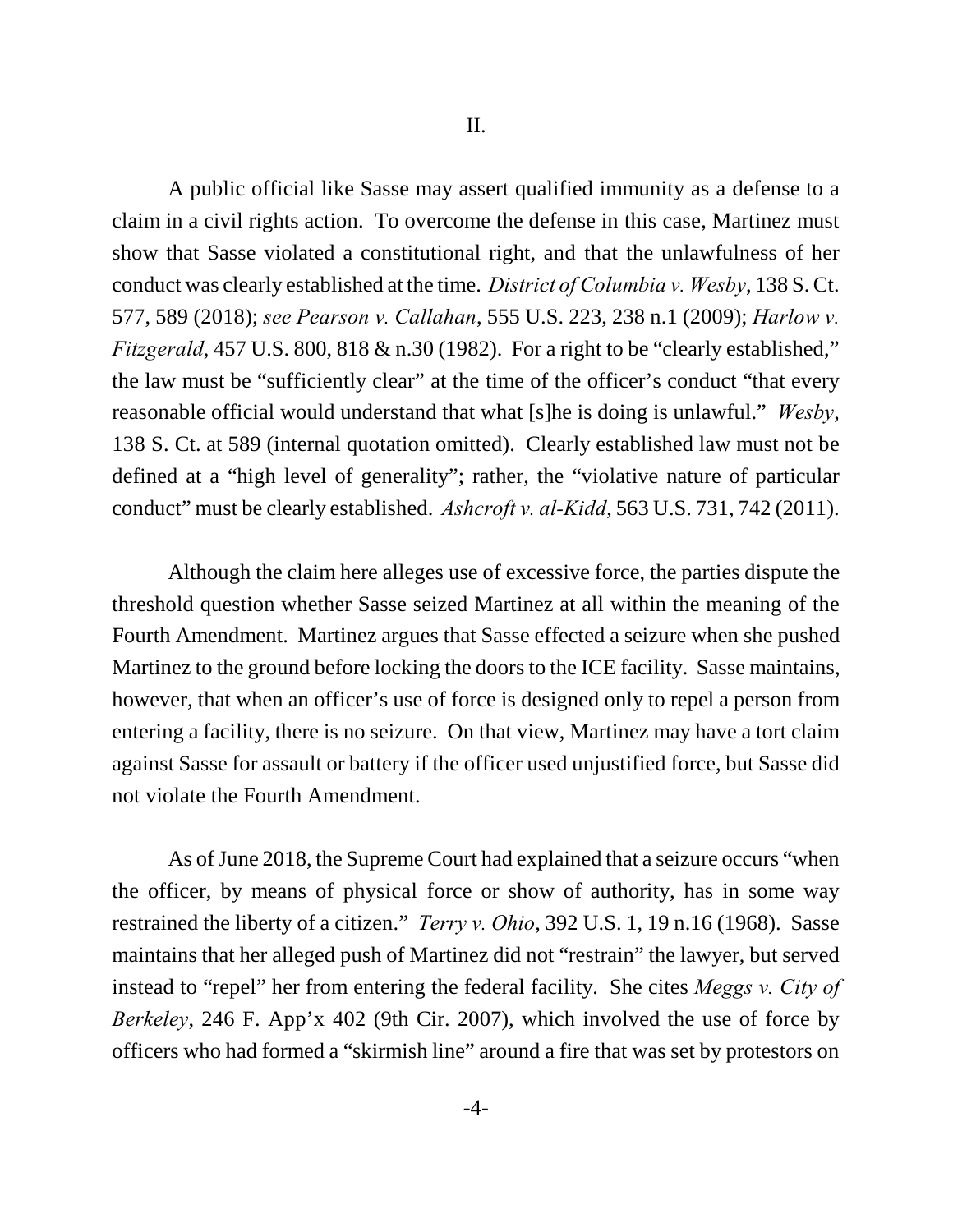a city street. *See Meggs v. City of Berkeley*, No. C 01-4033, 2005 WL 483445, at \*1 (N.D. Cal. Mar. 2, 2005). When one protestor approached the skirmish line, an officer twice pushed him back with a police baton. *Id.* at \*2. When a second protestor thrice advanced toward the line, officers pushed him back using batons and administered a "chop strike" to his right arm while directing him to stay back. *Id*. The Ninth Circuit concluded that the use of force "to repel" the protestors from the skirmish line was not properly analyzed under the Fourth Amendment, because it did not occur in the course of a "seizure." 246 F. App'x at 403.

Martinez responds that a seizure occurs where an officer restrains a person even briefly. She relies on *Torres v. Madrid*, 141 S. Ct. 989 (2021), which held that police seized a suspect for the instant that police bullets struck her, even though the suspect temporarily eluded capture thereafter. *Id.* at 993-94, 999. *Torres*, however, was decided after the encounter at issue here, so cannot be clearly established law for purposes of this case. In any event, *Torres* involved force used to apprehend a suspect, and did not address whether force used only to repel constitutes a seizure.

Martinez invokes *Atkinson v. City of Mountain View*, 709 F.3d 1201 (8th Cir. 2013), where a police officer "bull rushed" a citizen, slammed him backward into the side of a pickup truck, and then handcuffed him. *Id.* at 1205. This court ruled that the evidence was sufficient to establish that a seizure occurred at the moment the police officer charged into the citizen. *Id*. at 1209. In *Atkinson*, however, there was no doubt that the officer applied force to apprehend the citizen, as the man was handcuffed and arrested promptly after the initial use of force. The "bull rush" was not performed to repel the citizen, and the decision did not provide clear guidance on whether force used only for that purpose constitutes a seizure.

Martinez points out that *Atkinson* favorably cited *Acevedo v. Canterbury*, 457 F.3d 721 (7th Cir. 2006), where a police officer punched a man in the face and knocked him to the ground at a parking lot for towed cars. *Id.* at 722-23. Although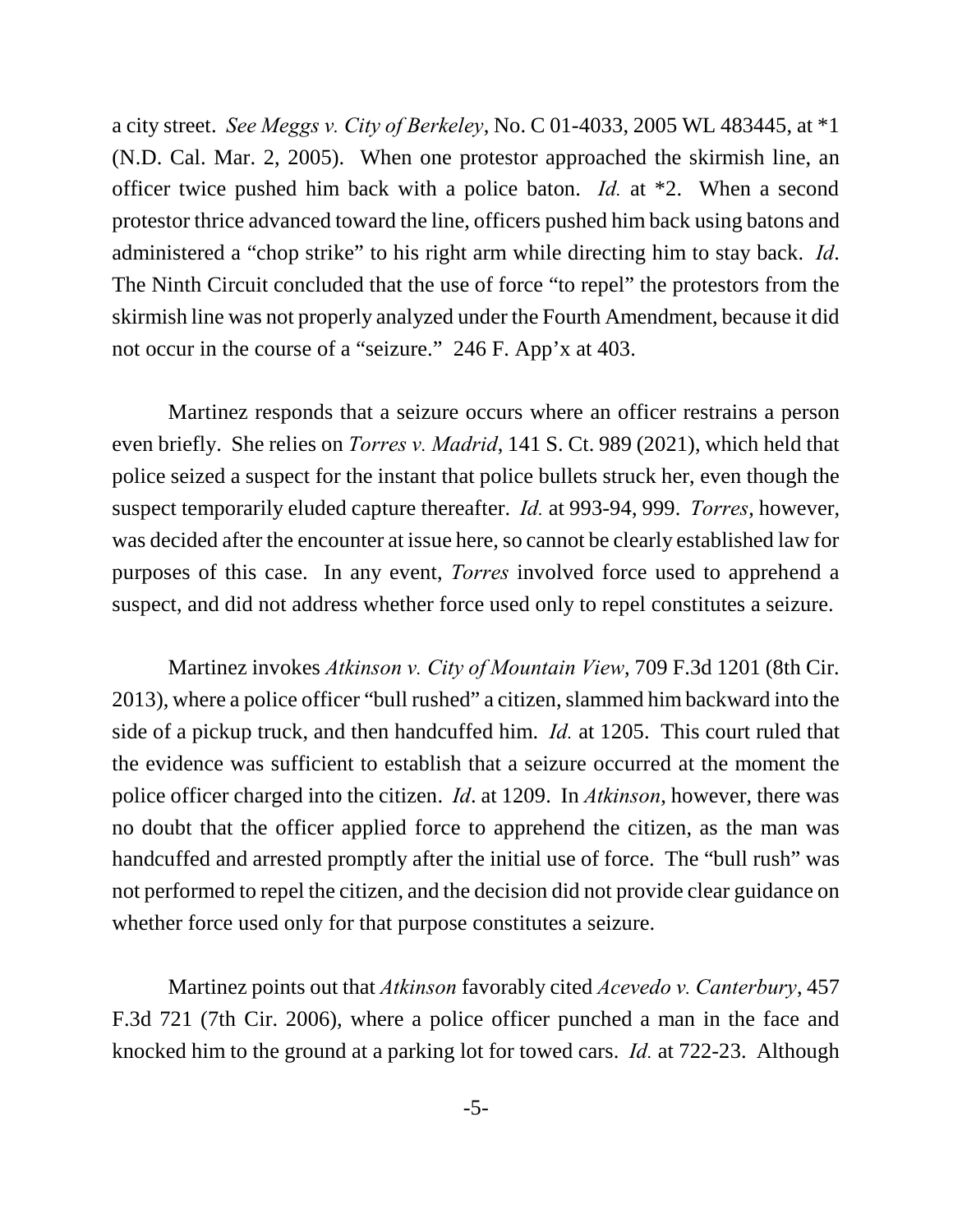the man was able to stand up and walk to his car after the assault, the Seventh Circuit held that the officer's blow constituted a seizure because it briefly immobilized the recipient. *Id*. at 724.

While *Acevedo* may lend support to Martinez's theory, it does not demonstrate clearly established law as of 2018 that Sasse's push to repel Martinez from the ICE facility was a seizure. *Acevedo* is not a decision of the Supreme Court, or of this court, but of a sister circuit. Although this court in *Atkinson* cited *Acevedo* for the proposition that force causing a man to reel backwards and fall constitutes a seizure, *Atkinson* addressed only force used to apprehend an arrestee. The Seventh Circuit's conclusion in *Acevedo* is in tension with the Ninth Circuit's ruling in *Meggs* that baton strikes and other blows that halted the forward progress of protestors did not amount to seizures. Martinez's citations thus fall short of showing a "robust consensus of authority" clearly establishing that the use of force to repel is a seizure under the Fourth Amendment. *See L.G. ex rel. M.G. v. Columbia Pub. Schs.*, 990 F.3d 1145, 1150 (8th Cir. 2021)*.*

After *Atkinson*, moreover, this court addressed a similar question in a case about the use of tear gas to disperse news reporters from a street near the site of "public unrest and protests." *Quraishi v. St. Charles County*, 986 F.3d 831, 834 (8th Cir. 2021). The court held that as of August 2014, it was not clearly established that the tear-gassing by police was a seizure, because "the reporters' freedom to move was not terminated or restricted," and they were simply "dispersed." *Id.* at 840. As with the force used to repel Martinez in this case, the force in *Quraishi* was not employed to apprehend a subject. If there is a constitutional distinction between force used for repulsion that momentarily restricts forward movement and force used for dispersion that impels retreat, the distinction is not so readily apparent that every reasonable officer would have understood it.